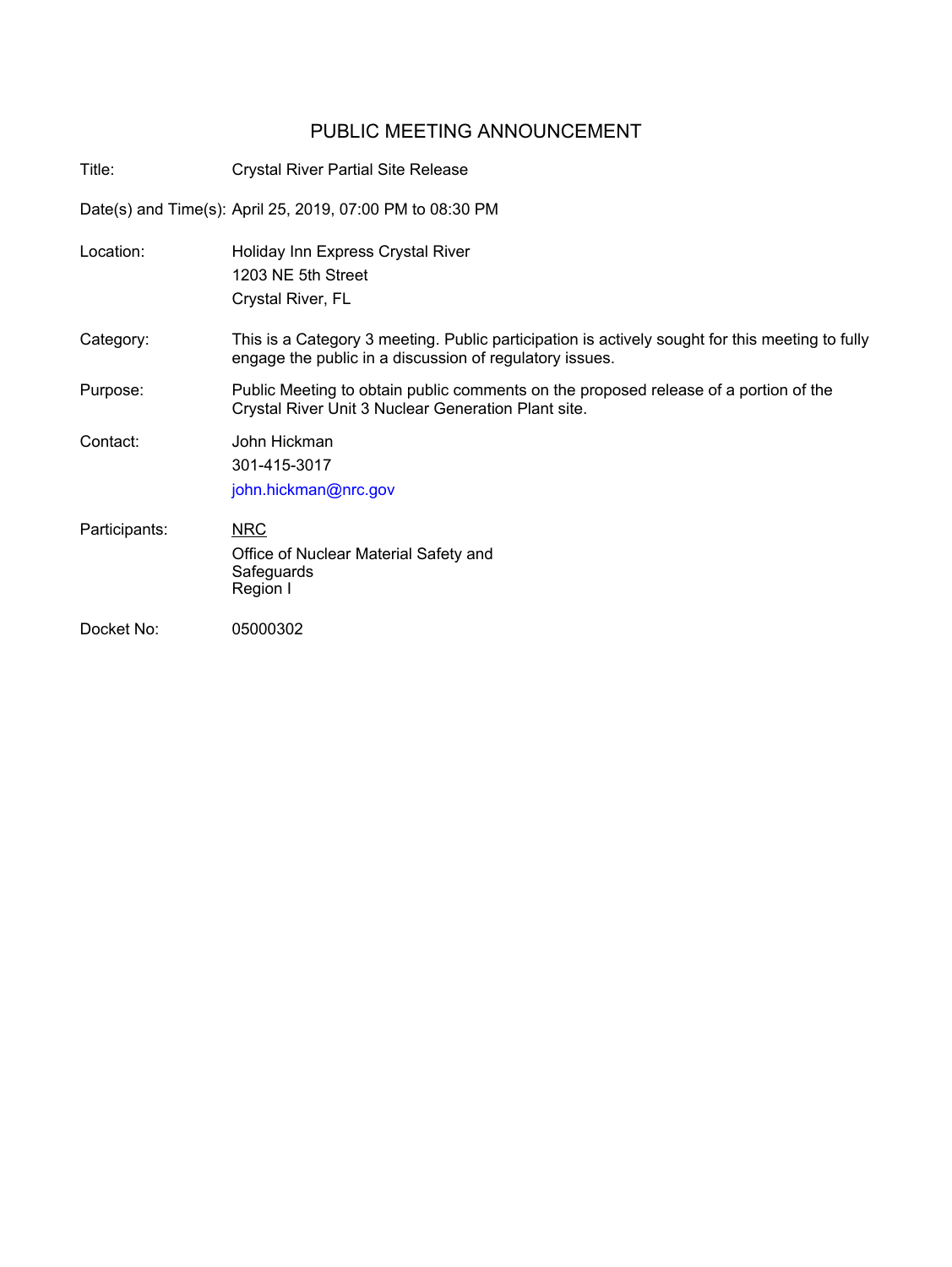## PUBLIC MEETING AGENDA

## Crystal River Partial Site Release

April 25, 2019, 07:00 PM to 08:30 PM

Holiday Inn Express Crystal River 1203 NE 5th Street Crystal River, FL

| Item                             | Lead         |
|----------------------------------|--------------|
| Introductions, Opening Remarks,  | <b>NRC</b>   |
| and Discussion of the proposed   |              |
| partial site release             |              |
| Public discusses proposed action | Public & NRC |
| with NRC                         |              |
| End meeting                      |              |
|                                  |              |